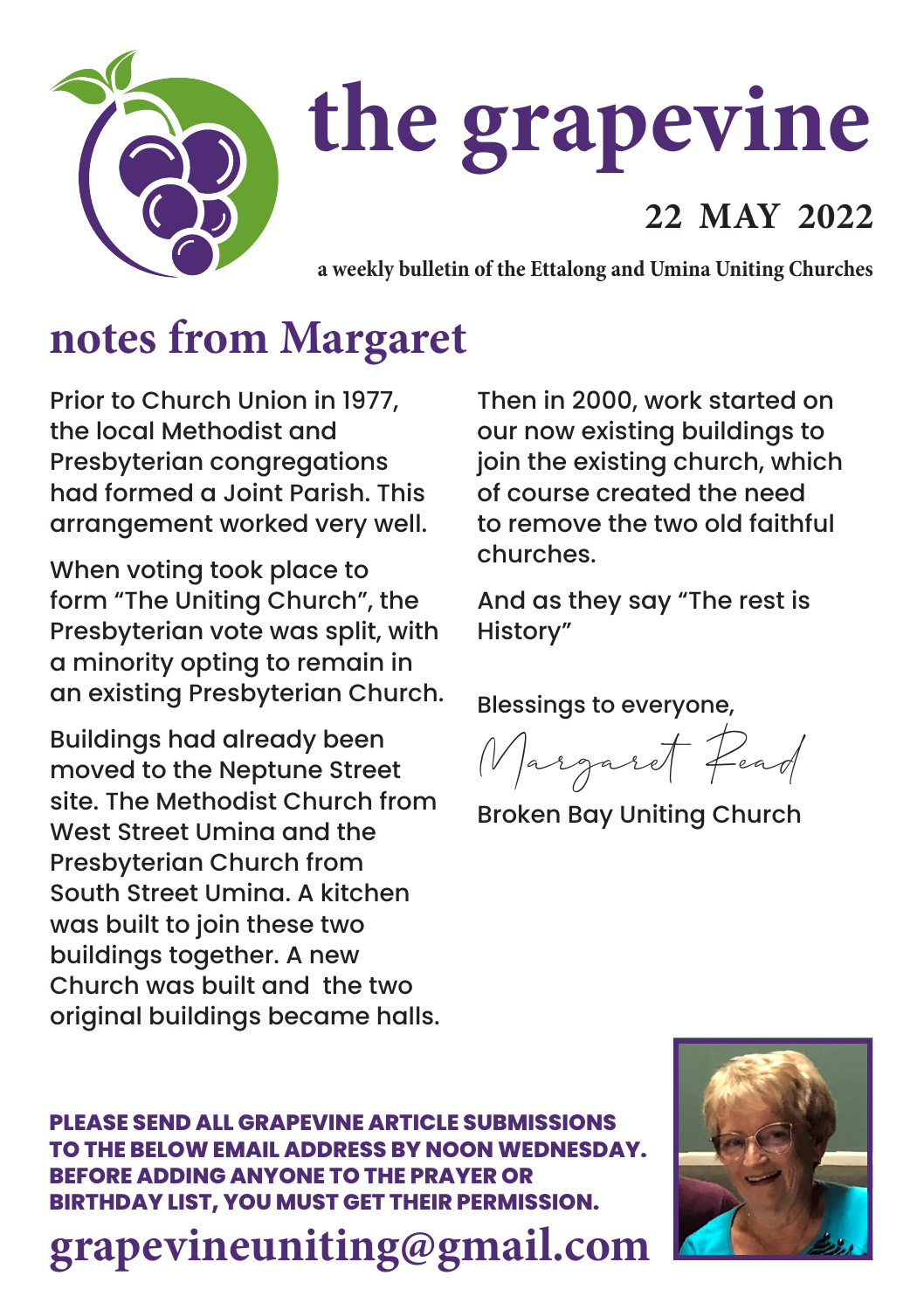#### **worship services & regular activities**

Friday Family Fun Night (FFFN) is a time aimed at families with young children - worship, activities, and a light meal.

**THURSDAY 19 MAY BeeBay Playgroup**  $9:30$ am - 11:30am

**FRIDAY 20 MAY Family Fun Night** Umina Church 4:45pm

**SUNDAY 22 MAY Morning Worship** Umina Church 9:30am Led by Ann Thompson

#### **next week**

**MONDAY 23 MAY Monday Prayer Meeting** Zoom 9:00am **Monday Bible Study** Umina meeting room 10:30am

**THURSDAY 27 MAY BeeBay Playgroup** Umina 9:30am - 11:30am

**FRIDAY 28 MAY Friday Family Fun Night** Umina Church

**SUNDAY 29 MAY Morning Worship** Umina Church 9:30am

## **Australia's** Bigg est **Morning** em

**We will be holding a stall for Cancer Council Biggest Morning Tea**

**SATURDAY 11th JUNE** 

#### **ETTALONG UNITING CHURCH**

**Donations of baked goods appreciated.**

**We will be selling jams, cakes, slices, pickles, etc. All items must be labelled with ingredients.**

#### **disruptor (LUKE 5:1-11)**

Fishing, cleaning nets, catching nothing – yet doing despite their doubting.

A catch beyond dreams abandoned with boats and nets; and they followed him.

Jesus, disruptor, in whom we see God's love, grace revealed most clearly.

Jeff Shrowder, 2022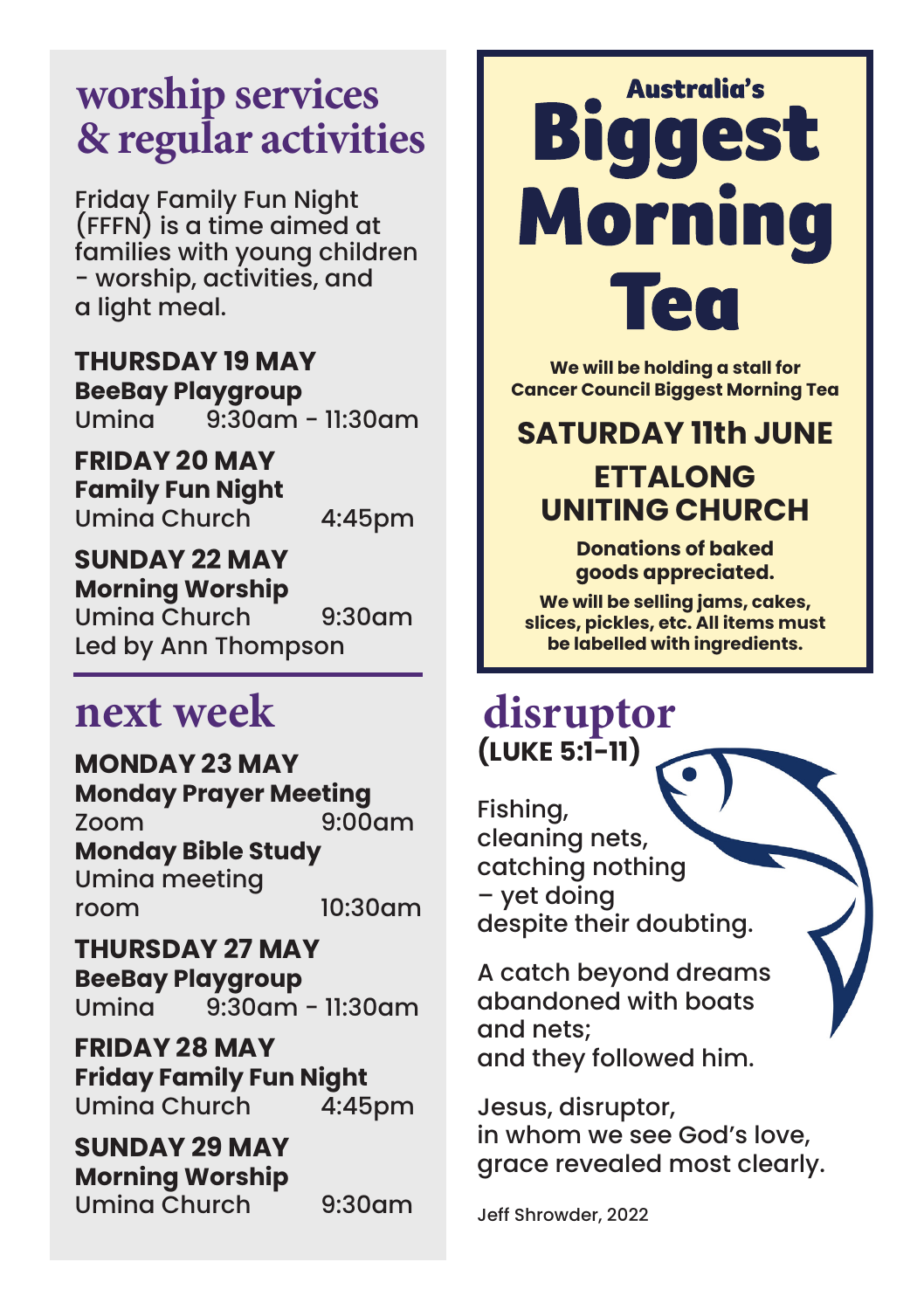| scripture<br>readings | <b>SUNDAY</b><br><b>22 MAY</b>          | <b>SUNDAY</b><br><b>29 MAY</b>             |
|-----------------------|-----------------------------------------|--------------------------------------------|
| <b>FIRST READING</b>  | Acts 16:9-15                            | Acts 16:16-34                              |
| <b>PSALM</b>          | Psalm 67                                | Psalm 97                                   |
| <b>SECOND READING</b> | <b>Revelation 21:10,</b><br>$22 - 22:5$ | Revelation 21:12-14,<br>$16 - 17, 20 - 21$ |
| <b>GOSPEL</b>         | John 14:23-29 or<br>John $5:1-9$        | John 17:20-26                              |

#### **prayer A PRAYER FROM MAURITIUS**

Heavenly Father,

you have welcomed us into your kingdom and your heart's desire is to draw every human being to yourself. Grant us clear eyes to see people as you see them, sensitive feet to stand in their shoes, and warm smiles to welcome them into your name. Give us generous hearts that our church becomes a foretaste of heaven where every soul you send us finds their loving home in the community of your Son, our Saviour Jesus Christ, Amen.

(Prayer from the Anglican Diocese of Mauritius, The Church of the Province of the Indian Ocean.)

#### **we pray...**

- with Connect Church
- with Mannering Park Uniting Church
- for those who are sick and others with special needs, including Joice Tee, Yvonne and Doug Howson, Wil and Don Davies, Connie Watts, Debra Stewart, Phil Juratowitch and their families
- for and give thanks for the people who prepare morning tea
- for the Presbytery pastoral Relations Committee
- with people from Indian Ocean Islands: Comoros, Madagascar, Maldives, Mauritius, Seychelles
- for the victims of the shooting in Buffalo, N.Y.